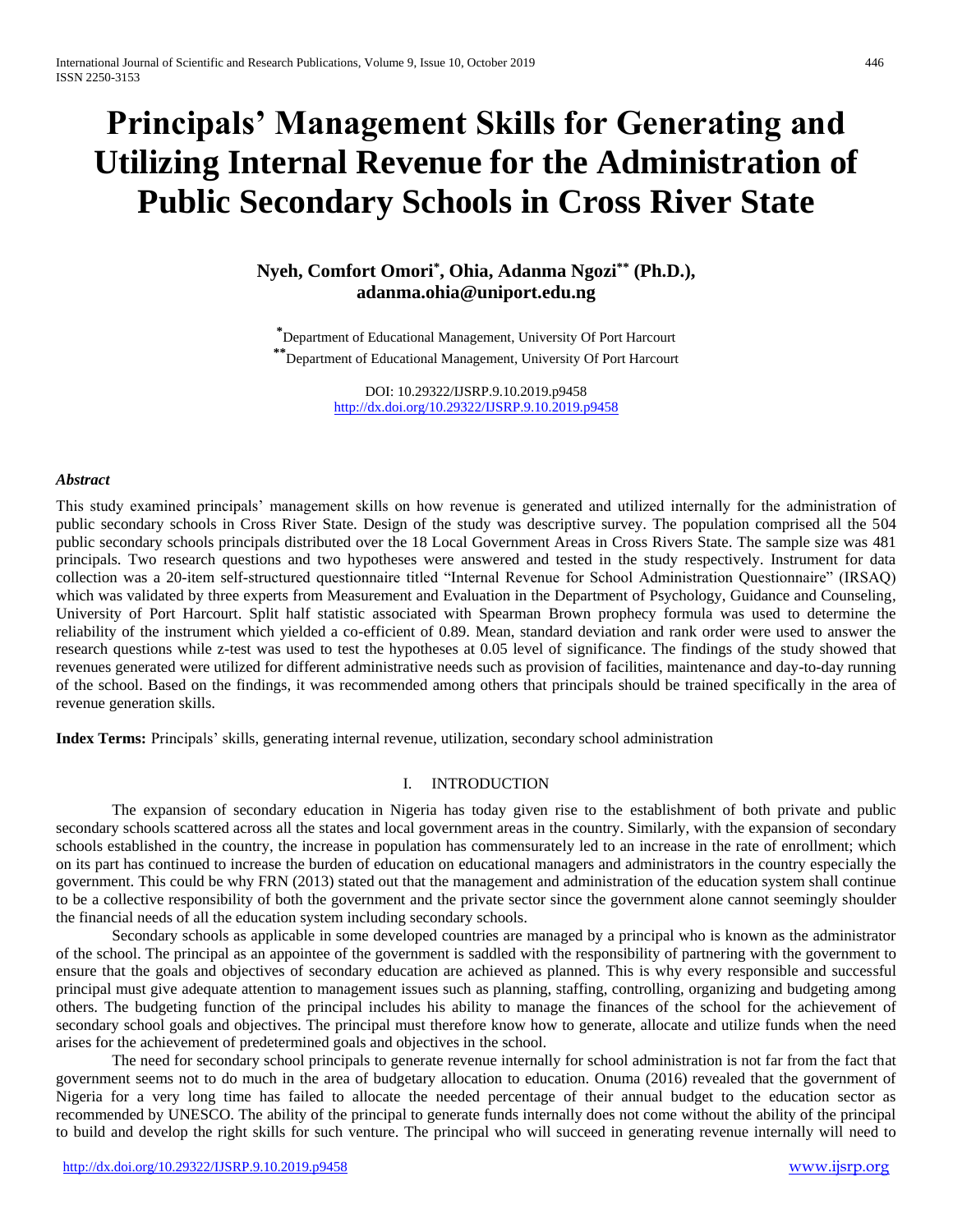build relationship skill to rapport with stakeholders, numeric skill for estimation, risk taking skill to enable him or her venture into a viable business. In addition to this, communication skill is also very important as it will determine how well information is being shared between the school and the other educational stakeholders. Communication skill will also determine how well the principal can convince financial donors to financially support the activities of the school. These skills are needed to enable the principals interact with stakeholders and improve on the financial condition of the school. Furthermore, the ability to inculcate these revenue generating skills is not only for immediate use alone but will also be relevant in dealing with the financial needs of the school even in the future. These skills are therefore indispensable for any teacher that will have a smooth school administration.

The financing of education is a joint responsibility of the federal, state and local governments and the "government also encourages participation of local communities, individuals and other organizations" (FRN, 2013:61). Expectedly, the revenue generated by the principal from the school internally is not to be used for personal aggrandizement; rather, it is expected that the principal should be able to allocate the funds generated internally for the improvement of the performance of teachers and students during their teaching and learning interactions. Revenue generated internally must therefore need to be utilized in the provision of important human, material and physical resources that have direct impact on teaching and learning activities in the school.

#### II. STATEMENT OF THE PROBLEM

One of the challenges faced by public secondary schools unlike their private counterpart is the shortage of revenue for meeting their short and long term needs. While private schools can generate revenue from their beneficiaries, public schools on the other hand depend on the government for the revenue needed for meeting their administrative needs. This is why principals who are the head of these schools need to utilize judiciously the funds received from the government and also develop the right skills needed to generate additional funds.

The shortage of funds in most public secondary schools has made it difficult for principals to embark on meaningful projects and programmes needed for the success of these schools. This has made some of these schools to lag behind in terms of educational development in this 21<sup>st</sup> century which has also affected the students in these schools academically. The study therefore intends to examine how principals utilize the funds received from the government as well as the whether these principals possess the needed skills for generating revenue internally for the administration of the schools.

#### III. PURPOSE OF THE STUDY

The objectives of the study are to:

- 1. Ascertain the skills applied by principals in generating revenue internally for the administration of public secondary schools in Cross River State.
- 2. Find out the ways adopted by principals in utilizing revenue generated internally for the administration of public secondary schools in Cross River State.

#### IV. RESEARCH QUESTIONS

The following research questions were formulated to guide the study:

- 1. What are the skills applied by principals in generating revenue internally for the administration of public secondary schools in Cross River State?
- 2. What are the ways adopted by principals in utilizing revenue generated internally for the administration of public secondary schools in Cross River State?

#### V. HYPOTHESES

The following hypotheses were tested at 0.05 level of significance:

- 1. There is no significant difference between the mean ratings of the opinions of experienced and less experienced principals on the skills applied by principals in generating revenue internally for the administration of public secondary schools in Cross River State.
- 2. There is no significant difference between the mean ratings of the opinions of male and female principals on the ways adopted by principals in utilizing revenue generated internally for the administration of public secondary schools in Cross River State.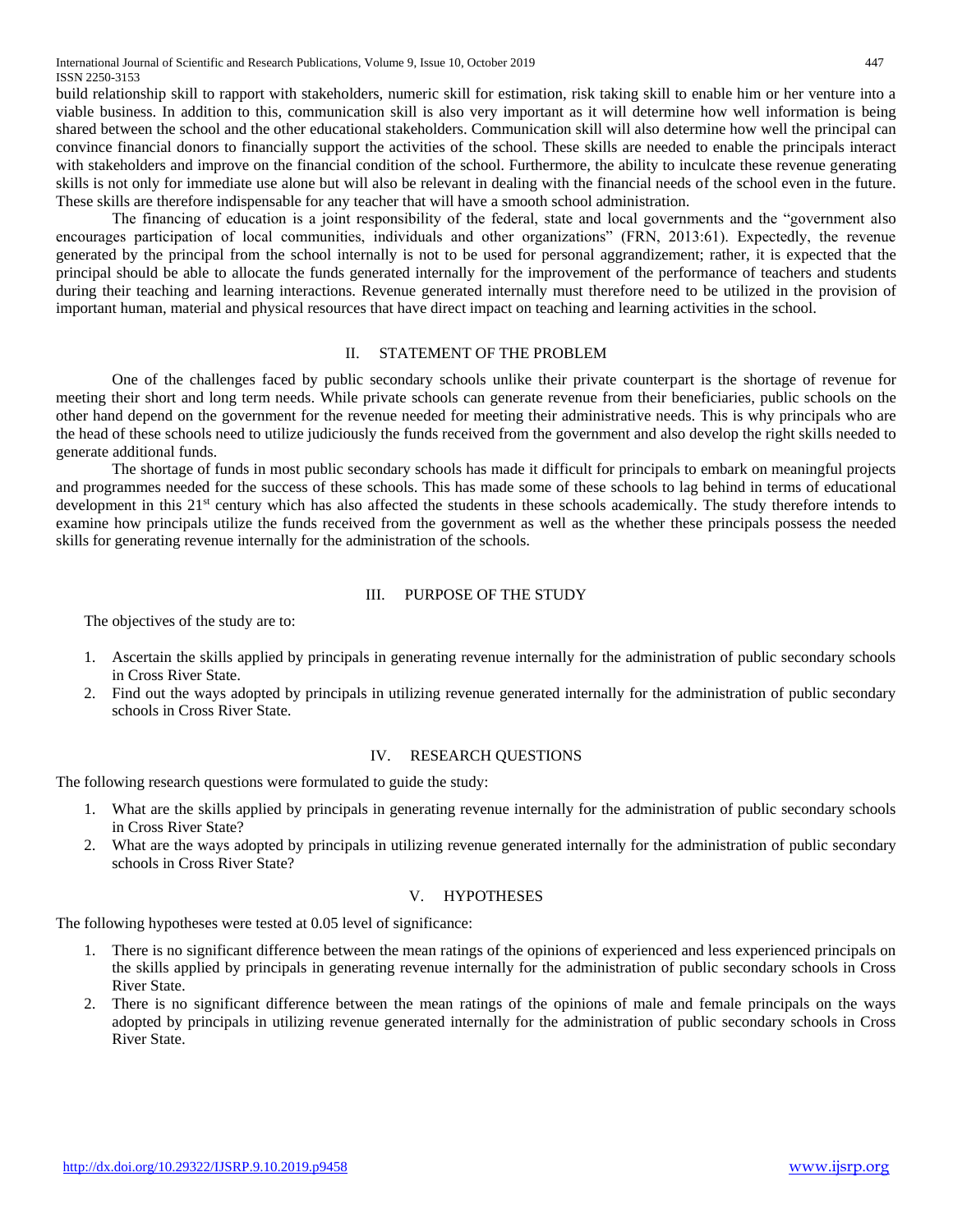#### VI. LITERATURE REVIEW

# **Skills for Generating Revenue Internally in Secondary Schools**

The ability of the principals to generate revenue internally for the administration of schools depend on the type of skills the principals adopt in their revenue drive. This is the reason the revenue generated from one public school to another may not be the same. This is because the principal as the administrative head of the school must employ revenue generating skills if the school must succeed in meeting her educational goals and objectives. Some of the revenue generating skills that principals require to generate revenue internally includes the following:

Forecasting skill is one of the skills used by economists to make predictions about the viability and profitability of a business idea. Principals in secondary schools need to be acquainted with the financial history of the school and should be able to make financial predictions for the benefit of the school. Developing the right forecasting skill requires the principals acquainting himself with the right tools, techniques and knowledge that can be used to make financial predictions. This skill is important as it will help the principal to be able to determine the financial result of any business idea in the school which will help to increase the amount of revenue generated internally from the various sources in the school.

There is no business that does not come with some level of risks. Therefore, the ability of the principal to manage risk properly is a vital skill for increasing the revenue base of the school. According to Beames, Higgins and Nicol (2012:78), risks refer to "the likelihood and severity of being harmed by a hazard. Similarly, there is no business that does not come with some level of risk either to humans, facilities or even available capital. It is therefore important for the principal to acquire the right risk management skills which will enable him to take some risks that will help to improve the financial base of the school. The inability of some principals to take risk accounts for the inability of the principal to generate revenue internally from potential revenue sources. According to Gill (2010) risk provides opportunities for development to the highest possibility, beyond the limit that they and other people have conceptualized.

These sets of skills are also known as entrepreneurial or business skills. Oluwale, Jegede and Olamade (2013) pointed out that vocational skills prepare people for the business world. The school principal who wants to improve his internal revenue base must not only be an administrator but also a businessman with adequate vocational skills. The principals must be able to build a team of business conscious teachers who have the capacity to improve on their vocational skills by transforming business ideas into money making ventures through the development of the right vocational skills.

Communication skills involve listening and speaking as well as reading and writing. (Khan, Khan, Zia-Ul-Islam & Khan, 2017). One of the skills that a principal must develop is the ability to communicate. This will help the principals to share important information with the different educational stakeholders in the school which will help in the generation of the needed revenue. Principals who must succeed in generating revenue internally must be able to build the right communication skills which involve using the right medium and people for passing information across to the various educational stakeholders. Communication stands at the heart of any school system and the ability of the principal to communicate with parents, teachers and the government will help to improve the revenue prospect of the school especially from internal sources.

Numeric skills involve the ability of the principal to make simple arithmetic and estimation. Numeric skill is needed by the principal to enable him or her make simple estimation. This skill is also important as it helps the principal to exercise due care and diligence in the process of making expenditure in the school. Numeric skills will help the principal to know when expenditure is overblown and this will help him or her to be cautious as well as make judicious use of the revenue generated internally in the school.

The need for principals to develop relationship skills in secondary schools cannot be overemphasized. Relationship skills are important as it enables the principal to know how to relate with the various educational stakeholders. There are principals who find it difficult to convince financial donors to contribute to the financial needs of the school because of the poor relationship they have with donors. These principals therefore need to be exposed to the right relationship skills as these will help them to attract the right people who can assist the school to build their internal revenue generation drive.

#### **Ways of Utilizing Internally Generated Revenue in Secondary Schools**

Internally generated revenue in the school can be utilized in numerous ways:

One of the areas where funds generated in the school are used is in the area of providing physical facilities. Schools require physical facilities such as classrooms, laboratories and other facilities to meet the educational goals and objectives of the school. The revenue generated from the school are therefore useful in meeting this purpose. Farooqi, Farooq, Saleem, Akhtar and Akram (2015:96) stated that "many countries low level of education is due to insufficient level of physical facilities". This is why principals prefer to channel part of the revenue generated from the school into the provision of facilities for meeting the educational objectives of the school. According to Babalola (2009), the provision of public schools, public health and public infrastructure require huge government spending, especially in these modern times. However, the inability of the government to meet this need compels the principal to make alternative provision through internally generated revenue.

Asimiyu and Kizito (2014) pointed out that revenue generated from the school are usually used to increase the capacity of staff. Teachers are exposed to capacity building programmes in order to increase their level of efficiency and effectiveness. The principal most times uses some of the revenue generated from the school to send the teacher(s) out for training to empower them for better service delivery. Internally generated revenue are therefore used by principals to provide training for the teachers through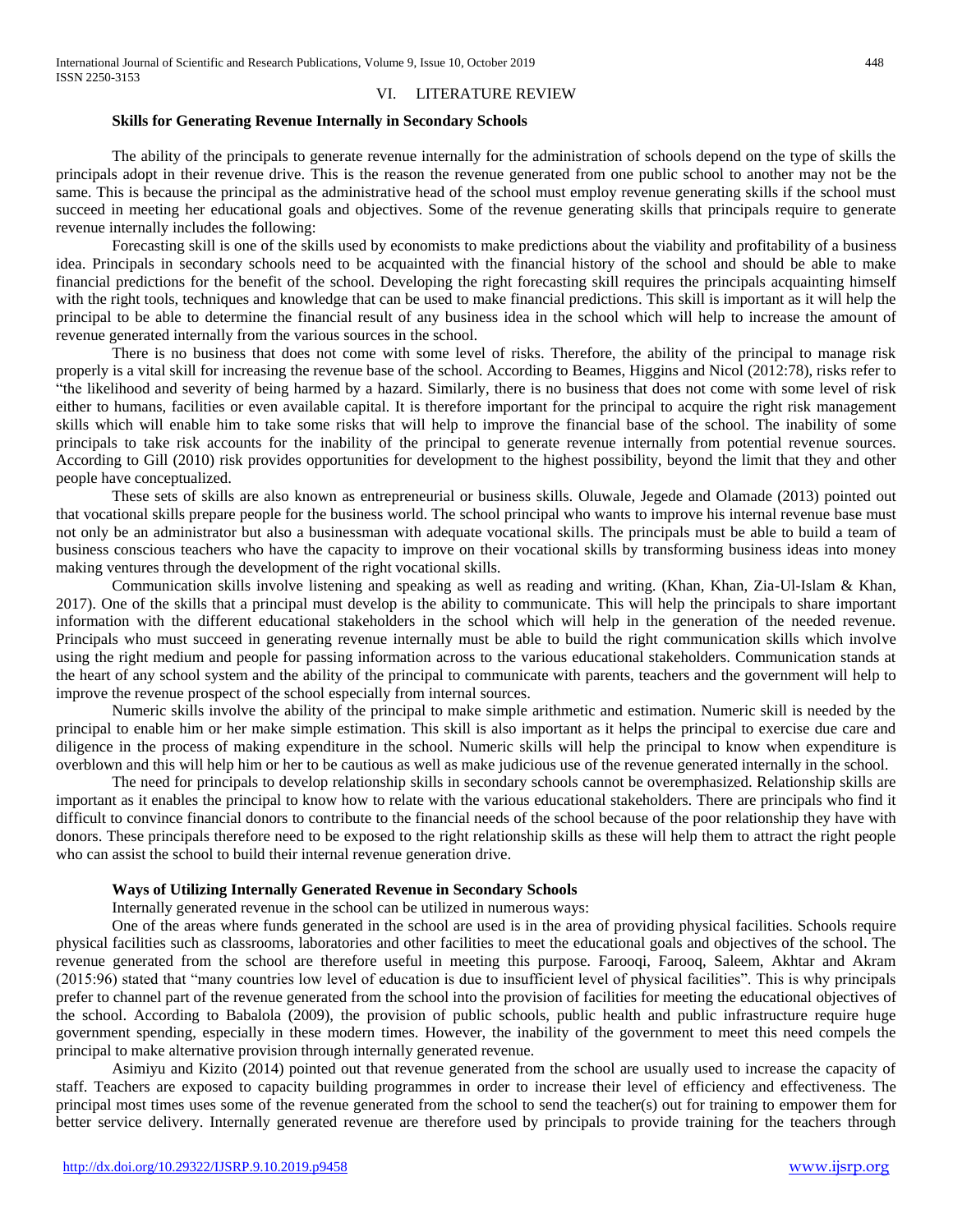International Journal of Scientific and Research Publications, Volume 9, Issue 10, October 2019 449 ISSN 2250-3153

workshops, conferences and seminars so as to assist the teachers to improve on their service delivery for achieving the educational objectives of the school.

Internally generated revenue made by the principal is also used for improving the educational fortune of students (Amos &Koda, 2018). There are direct and indirect costs incurred by the principal on behalf of the students. In the absence of funds from the government, the principal must make funds available to take care of students' needs. Olatoun (2012:24) stated that "if a student repeats a class once, he/she will spend seven years instead of the six years, and this is an additional cost to the government". Furthermore, Olatoun (2012:24) revealed that "if at the end of the six years, a student fails the terminal examination and he cannot proceed into the tertiary level according to plan, s/he will have to re-enter the course thereby incurring additional costs". In addition to this, students need other learning resources in and outside the school for the benefit of the students and when the government cannot meet this need; the principal must allocate some of the revenue generated internally for such purpose for the development of the student.

Asimiyu and Kizito (2014) pointed out that the day-to-day administration of the school depends on the ability of such schools to generate revenue internally to supplement the revenue allocation from the government. Daily school administration will be difficult if funds are not available for meeting the daily needs of the school. The principal therefore needs funds from the revenue generated internally to carry out the day to day activities of the school. There are daily needs in the school such as procurement of stationeries, first aid treatment etc. Therefore, revenue generated internally are used for meeting the daily needs of the school for proper school administration.

There are other areas where revenue generated internally are used in secondary schools among which are: provision of capital projects, welfare of staff, payment of salaries, students welfare, maintenance of facilities, purchasing office equipment, beautifying the school premises, equipping the library, providing electricity and water as well as research development (Ofoegbu & Alonge, 2013). Internally generated revenue is used to meet these needs for the benefits of parents, teachers and students.

# VII. METHODOLOGY

The design for this study is descriptive survey. The population of the study was 504 public secondary school principals in the 18 Local Government Areas in Cross Rivers State. The purposive sampling technique was used to select a sample of 504 principals for the study. The instrument used for data collection was a 20-item self-structured questionnaire which was titled "Internal Revenue for School Administration Questionnaire" (IRSAQ). The IRSAQ was validated by three experts from Measurement and Evaluation in the Faculty of Education, University of Port Harcourt. Split half statistic associated with Spearman Brown prophecy formula was used to determine the reliability of the instrument with co-efficient of 0.89. Mean, standard deviation and rank order were used to answer the research questions while z-test was used to test the hypotheses at 0.05 level of significance.

# VIII. RESULTS

**Research Question One:** What are the skills applied by principals in generating revenue internally for the administration of public secondary schools in Cross River State?

Table 1: Mean and standard deviation scores of the skills applied by principals in generating revenue internally for the administration of public secondary schools in Cross River State

| S/No           | <b>ITEMS</b>                                                                                                        | <b>Experienced Principal</b><br>$n = 382$ |           |                 |             |           |                 | <b>Less Experienced</b><br>Principal n= 99 |        |  | Av.<br><b>Mean</b> | <b>Remark</b> |
|----------------|---------------------------------------------------------------------------------------------------------------------|-------------------------------------------|-----------|-----------------|-------------|-----------|-----------------|--------------------------------------------|--------|--|--------------------|---------------|
|                |                                                                                                                     | Mean                                      | <b>SD</b> | Rank            | <b>Mean</b> | <b>SD</b> | Rank            |                                            |        |  |                    |               |
|                | skill is a necessity for<br>Forecasting<br>principals for improving school revenue                                  | 3.23                                      | 0.65      | 1 <sup>st</sup> | 3.23        | 0.65      | 1 <sup>st</sup> | 3.23                                       | Agreed |  |                    |               |
| 2              | Risk management skills is vital in the<br>management of school finances                                             | 3.12                                      | 0.70      | 2 <sup>nd</sup> | 3.10        | 0.70      | 3 <sup>rd</sup> | 3.11                                       | Agreed |  |                    |               |
| $\mathcal{R}$  | skill is<br>Vocational<br>important<br>for<br>principals to improve the level<br>of<br>internally generated revenue | 3.07                                      | 0.75      | 3 <sup>rd</sup> | 3.04        | 0.75      | 5 <sup>th</sup> | 3.06                                       | Agreed |  |                    |               |
| $\overline{4}$ | Communication skill is important for all<br>principals in generating revenue internally                             | 2.74                                      | 0.84      | 8 <sup>th</sup> | 2.71        | 0.84      | 8 <sup>th</sup> | 2.73                                       | Agreed |  |                    |               |
| 5              | Numeric is needed by school principals<br>for managing school revenue                                               | 3.06                                      | 0.76      | 4 <sup>th</sup> | 3.23        | 0.65      | 1 <sup>st</sup> | 3.15                                       | Agreed |  |                    |               |
| 6              | skills are<br>Relationship<br>needed<br>by<br>principals who wants to improve their<br>internally generated revenue | 2.95                                      | 0.84      | 6 <sup>th</sup> | 2.71        | 0.84      | 8 <sup>th</sup> | 2.83                                       | Agreed |  |                    |               |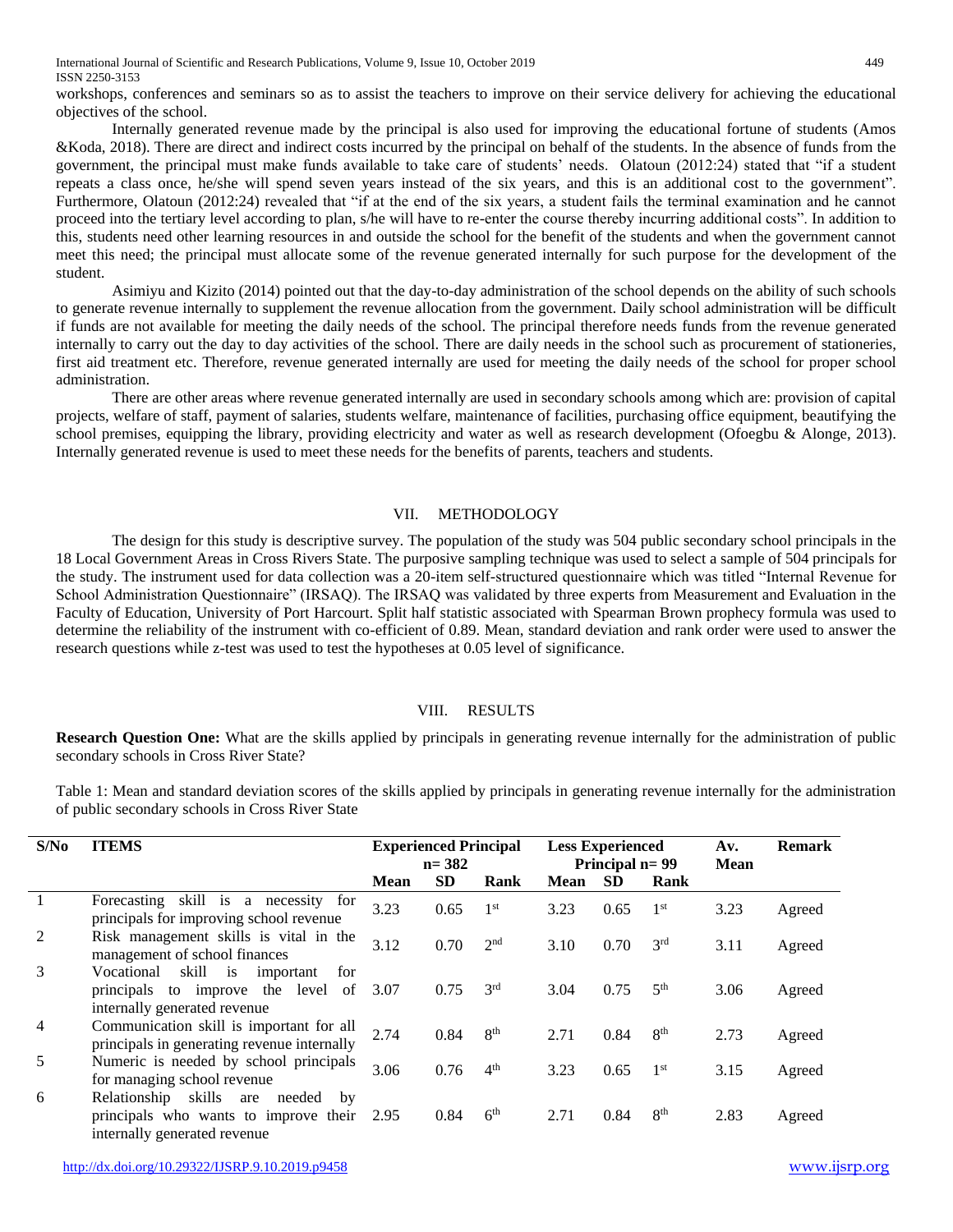International Journal of Scientific and Research Publications, Volume 9, Issue 10, October 2019 450 ISSN 2250-3153

|    | Principals need good leadership skills to<br>generate additional revenue internally        | 2.70 | 0.89 | 9 <sup>th</sup>  | 2.90 | 0.86 | 6 <sup>th</sup>  | 2.80 | Agreed        |
|----|--------------------------------------------------------------------------------------------|------|------|------------------|------|------|------------------|------|---------------|
| 8  | Conceptual skills can help a principal<br>improve in the generation of internal<br>revenue | 2.37 | 0.91 | 10 <sup>th</sup> | 2.57 | 0.92 | 10 <sup>th</sup> | 2.47 | Disagre<br>ed |
| 9  | Skills<br>teamwork is needed by<br>for<br>principals for revenue generation                | 2.93 | 0.81 | 7 <sup>th</sup>  | 2.76 | 0.82 | 7 <sup>th</sup>  | 2.85 | Agreed        |
| 10 | Principals who wants to generate revenue<br>internally must have budgetary skills          | 3.00 | 0.68 | 5 <sup>th</sup>  | 3.10 | 0.68 | 3 <sup>rd</sup>  | 3.05 | Agreed        |
|    | Average Mean                                                                               | 2.92 | 0.78 |                  | 2.94 | 0.77 |                  | 2.93 | Agreed        |

In Table 1, all the items had mean scores above the criterion mean score of 2.50 for both experienced and less experienced principals. This indicated that all the principals agreed that all the items listed are skills for generating revenue internally for the administration of the school under their leadership. This fact was supported by the grand mean score of 2.93 above the criterion mean. The low mean score of 2.37 suggested that the experienced principals were of the opinion that conceptual skill was not a common skill adopted by them for generating revenue internally for the administration of their schools.

**Research Question Two:** What are the ways adopted by principals in utilizing revenue generated internally for the administration of public secondary schools in Cross River State?

Table 2: Mean and standard deviation scores of the ways adopted by principals in utilizing revenue generated internally for the administration of public secondary schools in Cross River State

| S/No | <b>ITEMS</b>                                                                                                | Male Principal $n=307$ |           |                  | <b>Female Principal n=</b> | 174       |                  | Av.<br><b>Mean</b> | <b>Remark</b> |
|------|-------------------------------------------------------------------------------------------------------------|------------------------|-----------|------------------|----------------------------|-----------|------------------|--------------------|---------------|
|      |                                                                                                             | <b>Mean</b>            | <b>SD</b> | Rank             | <b>Mean</b>                | <b>SD</b> | Rank             |                    |               |
| 11   | Provision of physical facilities for the use<br>of all stakeholders in the school                           | 3.30                   | 0.77      | 2 <sup>nd</sup>  | 3.31                       | 0.65      | 2 <sup>nd</sup>  | 3.31               | Agreed        |
| 12   | Staff training, development and other<br>capacity building programmes                                       | 3.03                   | 0.76      | 5 <sup>th</sup>  | 3.02                       | 0.76      | 5 <sup>th</sup>  | 3.03               | Agreed        |
| 13   | Internal revenue can be used for the<br>social<br>development<br>mental<br><sub>of</sub><br>and<br>students | 3.27                   | 0.71      | 3 <sup>rd</sup>  | 3.16                       | 0.72      | 4 <sup>th</sup>  | 3.22               | Agreed        |
| 14   | Revenue generated internally can be used<br>for the say-to-day running of the school                        | 3.36                   | 0.70      | 1 <sup>st</sup>  | 3.34                       | 0.64      | 1 <sup>st</sup>  | 3.35               | Agreed        |
| 15   | Internally generated revenue is used to<br>provide medical care when needed                                 | 2.77                   | 0.79      | 8 <sup>th</sup>  | 2.96                       | 0.81      | 6 <sup>th</sup>  | 2.87               | Agreed        |
| 16   | Revenue generated is used for the<br>reduction of fee deficit                                               | 3.17                   | 0.72      | 4 <sup>th</sup>  | 3.25                       | 0.67      | 3 <sup>rd</sup>  | 3.21               | Agreed        |
| 17   | Revenue derived internally are used for<br>rewarding teachers and students                                  | 2.86                   | 0.86      | 6 <sup>th</sup>  | 2.68                       | 0.84      | <b>Qth</b>       | 2.77               | Agreed        |
| 18   | School maintenance is carried out from<br>the revenue generated internally from the<br>school               | 2.60                   | 0.88      | 9 <sup>th</sup>  | 2.72                       | 0.85      | 8 <sup>th</sup>  | 2.66               | Agreed        |
| 19   | Internally generated revenue is used for<br>buying instructional materials                                  | 2.34                   | 0.94      | 10 <sup>th</sup> | 2.26                       | 0.89      | 10 <sup>th</sup> | 2.30               | Disagre<br>ed |
| 20   | Students go for outdoor learning such as<br>field trips from internally generated<br>revenue                | 2.78                   | 0.84      | 7 <sup>th</sup>  | 2.96                       | 0.81      | 6 <sup>th</sup>  | 2.87               | Agreed        |
|      | Average Mean                                                                                                | 2.95                   | 0.80      |                  | 2.97                       | 0.76      |                  | 2.96               | Agreed        |

In Table 2, all the items had mean scores above 2.50 from both the male and female principals except for item 19 from both respondents with mean scores of 2.34 and 2.26. This indicated that all the principals agreed that all the items listed are ways of utilizing revenue generated internally by them for the administration of the school under their leadership. This fact is supported by the grand mean of 2.96 which is above the criterion mean. The low mean scores of 2.34 and 2.26 suggested that the male and female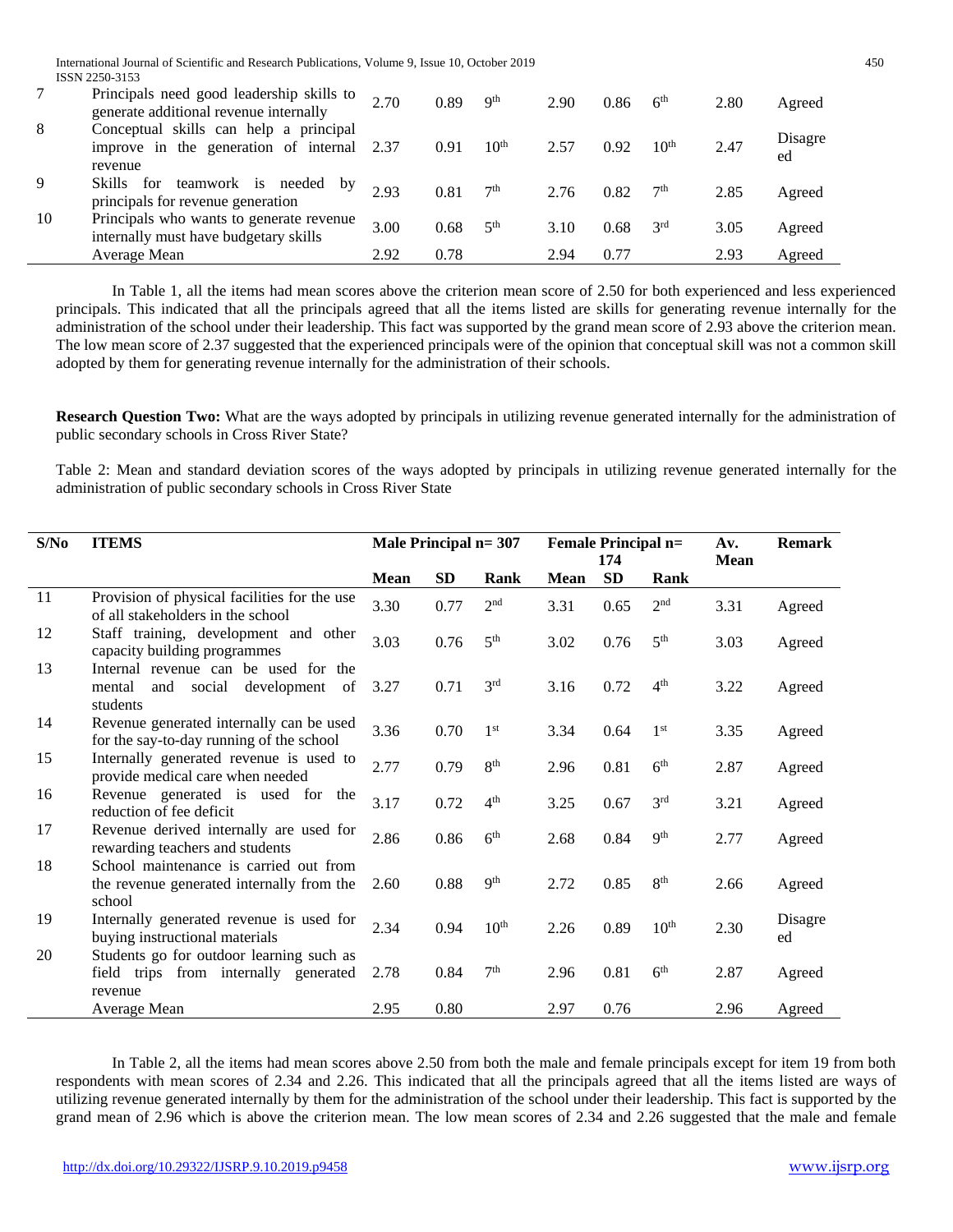International Journal of Scientific and Research Publications, Volume 9, Issue 10, October 2019 451 ISSN 2250-3153

principals were of the opinion that internally generated revenue was not frequently used for buying instructional materials and as such not a common way of utilizing revenue generated internally by them.

**Hypothesis One:** There is no significant difference between the mean ratings of the opinions of experienced and less experienced principals on the skills applied by principals in generating revenue internally for the administration of public secondary schools in Cross River State

Table 3: z-test analysis of the difference between the mean ratings of the opinions of experienced and less experienced principals on the skills applied by principals in generating revenue internally for the administration of public secondary schools in Cross River State

| <b>Variable</b>                   | $\mathbf n$ | <b>Mean</b> | <b>SD</b> | df  | z-cal. | z-crit. | Level<br><b>Significance</b> | of | <b>Decision</b>                  |
|-----------------------------------|-------------|-------------|-----------|-----|--------|---------|------------------------------|----|----------------------------------|
| Experienced<br>Principals         | 382         | 2.92        | 0.78      | 479 | 0.23   | 1.96    | 0.05                         |    | Fail to reject<br>H <sub>o</sub> |
| Less<br>Experienced<br>Principals | 99          | 2.94        | 0.77      |     |        |         |                              |    |                                  |

In Table 3, at 479 degree of freedom and at 0.05 level of significance, the calculated z-value of 0.23 was by far less than the z-critical value of  $\pm 1.96$ . Therefore, no significant difference existed between the mean scores of the experienced and less experienced principals in their responses. Consequently, since at 479 degree of freedom and 0.05 level of significance, the calculated z-value was less than the critical z-value and no significant difference existed between the mean scores of the experienced and less experienced principals in their responses, the researcher failed to reject the null hypothesis and established that no significant difference existed between the mean ratings of the opinions of experienced and less experienced principals on the skills applied by principals in generating revenue internally in public secondary schools in Cross River State

**Hypothesis Two:** There is no significant difference between the mean ratings of the opinions of male and female principals on the ways adopted by principals in utilizing revenue generated internally for the administration of public secondary schools in Cross River State.

Table 4: z-test analysis of the difference between the mean ratings of the opinions of male and female principals on the ways adopted by principals in utilizing revenue generated internally for the administration of public secondary schools in Cross River State

| <b>Variable</b> | n   | Mean | <b>SD</b> | df  | z-cal. | z-crit. | Level               | of | <b>Decision</b>  |
|-----------------|-----|------|-----------|-----|--------|---------|---------------------|----|------------------|
|                 |     |      |           |     |        |         | <b>Significance</b> |    |                  |
| Male Principals | 307 | 2.95 | 0.80      | 479 | 0.27   | .96     | 0.05                |    | Failed to reject |
| Female          | 174 | 2.97 | 0.76      |     |        |         |                     |    |                  |
| Principals      |     |      |           |     |        |         |                     |    |                  |

In Table 4, at 479 degree of freedom and at 0.05 level of significance, the calculated z-value of 0.27 was by far less than the z-critical value of  $\pm 1.96$ . Therefore, no significant difference existed between the mean scores of male and female principals in their responses. Consequently, since at 479 degree of freedom and 0.05 level of significance, the calculated z-value was less than the critical z-value and no significant difference existed between the mean scores of the male and female principals in their responses, the researcher failed to reject the null hypothesis and established that no significant difference existed between the mean ratings of the opinions of male and female principals on the ways adopted by principals in utilizing revenue generated internally in public secondary schools in Cross River State.

# IX. DISCUSSION OF FINDINGS

The revenue generated in the school is basically for the administration of the school. Therefore, parents, teachers and other stakeholders are very much interested in how the revenue generated in the school is used. Internally generated revenue is used over the years for running the day-to-day activities of schools. Odundo and Rambo (2013) pointed out that the more revenue generated in a school, the easier it is to manage school programmes and activities. The principal as the administrative head of the school therefore has the authority to channel some of the revenue generated in the school for ensuring that the school is managed smoothly. This is to prevent obstructions in the administration of the school. According to the study carried out by Adesoji and Chike (2013), there is a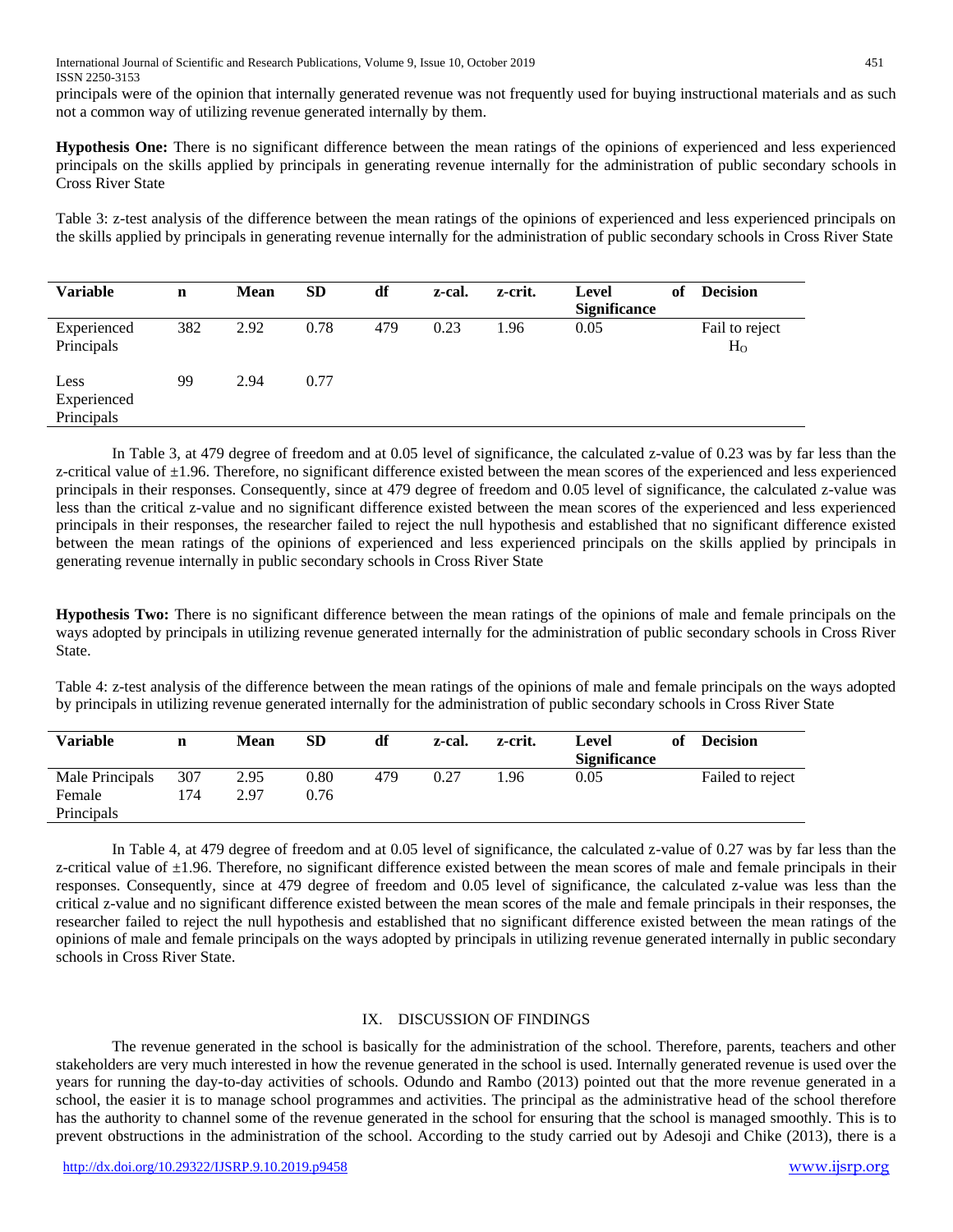positive relationship between revenue generated internally and the development of infrastructure in the school and these are areas principals are expected to concentrate while utilizing the revenue generated in the school.

One of the key areas where principals are expected to channel the revenue generated in the school is for the provision of infrastructure in the school. This is very important to allow for meaningful teaching and learning to take place in the school. Some of the schools that have sufficient revenue generated within the school have channeled this fund for the construction of facilities such as classrooms, offices, laboratories and libraries. This is one area where the revenue generated can be channeled for the benefit of all stakeholders.

Despite the importance of internally generated revenue for the general administration of the school, the principals pointed out that revenue generated are not used for the purchase of instructional materials. This position may not be far from the fact that the government gives deep consideration for the purchase of instructional materials for the administration of the school. The principal therefore prefers to use the revenue generated for other purposes rather than investing in instructional materials.

Internally generated revenue is also used for taking care of the needs of teachers as an important stakeholder in the school. According to the findings of the study by Okibe and Ogwa (2018), educational debt is increasing annually and there is therefore an urgent need to use available revenue for internal administration of the school in order to avoid a collapse of the school system. This is in the form of organizing training programmes such as seminars and conferences. This justifies the revenue generated from the perspective of the teacher. Other purposes for which revenue generated in the school are used as revealed in the responses of the principals include maintenance of school facilities, development of students socially and mentally through quality learning activities. This agrees with the position of the study conducted by Lwakasara and Getange (2017) who pointed out that when principals utilize their revenue properly, it has a positive impact on students' academic performance. It can therefore be said that revenue generated in the school can be used for various purposes that have positive impact on the various stakeholders in the school.

Generating revenue in the school is an important school activity that requires acquiring the right skill and knowledge. This is because the skill used by the principal will go a long way in determining the ability and amount of revenue that will be generated by the principal in the school. The skill adopted by the principal has an influence on the type of business that the principal will invest in as well as the returns that will be made from such business. Study carried out by Bessong, Ubana and Udo (2012) revealed that most principals lacked financial management skills and this limits the revenue generating ability of these principals. In addition to this, the result of the study conducted by Sadik (2009) showed that any principal that lacks communication skill will not be able to influence financial donors to the school. This authenticates the position of the respondents of this study who pointed out that communication skill is essential for principals who want to boost their revenue drive in the school.

The responses from the principals reveal that forecasting skill is the most important skill needed by principals for generating revenue in the school. This may be due to the fact that the ability of the principal to forecast will give an insight into what business that is lucrative and the amount that can be generated. Forecasting skill helps the principal to be able to make projection into the future on viable businesses and this helps to know if the business the principal is willing to invest in will pay-off or not.

Conceptual skill has also been pointed out as a skill that principals should possess in their drive for internal revenue. However, the principals responded otherwise. Conceptual skill has to do with the ability of the principal to understand concepts that are related to revenue generation in the school. However, the principals disagree on whether this skill is necessary for generating revenue in the school. This opinion is contrary to the outcome of the study carried out by Egboka, Ezeugbor and Enueme (2013) where it was revealed that conceptual skill is a necessity for administrative heads of any organization and every manager must have sound conceptual skill. This implies that a good manager must have sound conceptual skill needed for his day-to-day activities.

There are various other skills that principals need to possess for them to be able to generate revenue internally for the school. Joshua (2014) pointed out from the findings of his study that training principals on financial skills has positive relationship on the revenue generated in the school. The responses from the study revealed that principals agree on the need for them to possess relationship skill which helps them to relate meaningfully with those who can assist the school financially. Similarly, communication skill is also important to be able to convince stakeholders that will contribute to the revenue drive of the school. Other skills that principals agreed are important for generating revenue in the school includes vocational skills, risk management skills, numeric skill, leadership skill, team management skill and budgetary skills. Nwafukwa and Aja (2015) revealed from the findings of their study that principals who adopt good budgetary skills achieve quality educational outcomes than those who do not. Furthermore, the relevance of relationship skill was pointed out from the angle of the study conducted by Kones (2012) where it was revealed that principals who have a good relationship with the members of the community stand a better chance of generating more revenue into the school. These skills help the principal to explore the right places and generate the right amount that can take care of the expenditure of the school.

#### X. CONCLUSION

Secondary school principals in Cross River State to a very great extent exhibit good management skills in generating and utilizing revenue generated internally in their state.